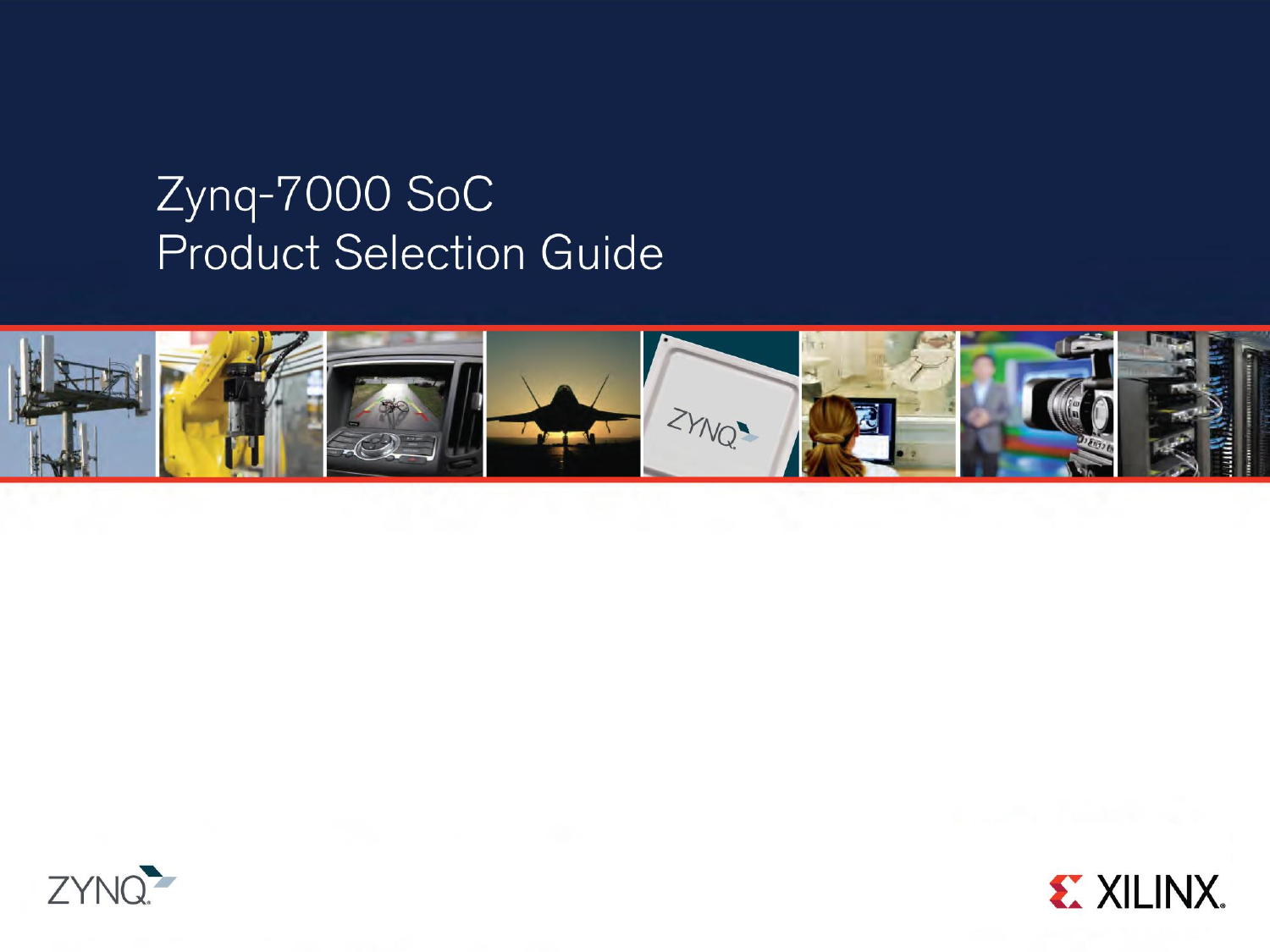### **Zynq®-7000 SoC Family**

|                                                                           |                                                                |  |                                                            |                                                                                 | <b>Cost-Optimized Devices</b> |                                           |               |                                      | <b>Mid-Range Devices</b>                               |                                                                                 |                              |          |  |  |  |
|---------------------------------------------------------------------------|----------------------------------------------------------------|--|------------------------------------------------------------|---------------------------------------------------------------------------------|-------------------------------|-------------------------------------------|---------------|--------------------------------------|--------------------------------------------------------|---------------------------------------------------------------------------------|------------------------------|----------|--|--|--|
|                                                                           | Device Name                                                    |  | Z-7007S                                                    | Z-7012S                                                                         | Z-7014S                       | Z-7010                                    | Z-7015        | Z-7020                               | Z-7030                                                 | Z-7035                                                                          | Z-7045                       | Z-7100   |  |  |  |
|                                                                           |                                                                |  |                                                            | Part Number XC7Z007S XC7Z012S XC7Z014S                                          |                               | XC7Z010                                   | XC7Z015       | XC7Z020                              | XC7Z030                                                | XC7Z035                                                                         | XC7Z045                      | XC7Z100  |  |  |  |
|                                                                           |                                                                |  |                                                            | Single-Core<br>Dual-Core ARM<br>Dual-Core ARM                                   |                               |                                           |               |                                      |                                                        |                                                                                 |                              |          |  |  |  |
|                                                                           | Processor Core                                                 |  |                                                            | ARM® Cortex <sup>™</sup> -A9 MPCore™                                            |                               |                                           |               | Cortex-A9 MPCore<br>Cortex-A9 MPCore |                                                        |                                                                                 |                              |          |  |  |  |
|                                                                           |                                                                |  |                                                            | Up to 766MHz                                                                    |                               |                                           | Up to 866MHz  |                                      |                                                        |                                                                                 | Up to $1$ GHz <sup>(1)</sup> |          |  |  |  |
|                                                                           | <b>Processor Extensions</b>                                    |  |                                                            | NEON™ SIMD Engine and Single/Double Precision Floating Point Unit per processor |                               |                                           |               |                                      |                                                        |                                                                                 |                              |          |  |  |  |
|                                                                           | L1 Cache                                                       |  |                                                            |                                                                                 |                               | 32KB Instruction, 32KB Data per processor |               |                                      |                                                        |                                                                                 |                              |          |  |  |  |
|                                                                           | L <sub>2</sub> Cache                                           |  |                                                            |                                                                                 |                               |                                           |               | 512KB                                |                                                        |                                                                                 |                              |          |  |  |  |
|                                                                           | On-Chip Memory                                                 |  |                                                            |                                                                                 |                               |                                           |               | 256KB                                |                                                        |                                                                                 |                              |          |  |  |  |
|                                                                           | External Memory Support <sup>(2)</sup>                         |  |                                                            |                                                                                 |                               |                                           |               | DDR3, DDR3L, DDR2, LPDDR2            |                                                        |                                                                                 |                              |          |  |  |  |
|                                                                           | External Static Memory Support <sup>(2)</sup>                  |  |                                                            | 2x Quad-SPI, NAND, NOR                                                          |                               |                                           |               |                                      |                                                        |                                                                                 |                              |          |  |  |  |
| Processing System (PS)<br>DMA Channels                                    |                                                                |  |                                                            |                                                                                 |                               |                                           |               | 8 (4 dedicated to PL)                |                                                        |                                                                                 |                              |          |  |  |  |
|                                                                           | Peripherals                                                    |  | 2x UART, 2x CAN 2.0B, 2x I2C, 2x SPI, 4x 32b GPIO          |                                                                                 |                               |                                           |               |                                      |                                                        |                                                                                 |                              |          |  |  |  |
|                                                                           | Peripherals w/ built-in DMA <sup>(2)</sup>                     |  | 2x USB 2.0 (OTG), 2x Tri-mode Gigabit Ethernet, 2x SD/SDIO |                                                                                 |                               |                                           |               |                                      |                                                        |                                                                                 |                              |          |  |  |  |
| RSA Authentication of First Stage Boot Loader,<br>Security <sup>(3)</sup> |                                                                |  |                                                            |                                                                                 |                               |                                           |               |                                      |                                                        |                                                                                 |                              |          |  |  |  |
|                                                                           | AES and SHA 256b Decryption and Authentication for Secure Boot |  |                                                            |                                                                                 |                               |                                           |               |                                      |                                                        |                                                                                 |                              |          |  |  |  |
|                                                                           | Processing System to                                           |  | 2x AXI 32b Master, 2x AXI 32b Slave                        |                                                                                 |                               |                                           |               |                                      |                                                        |                                                                                 |                              |          |  |  |  |
|                                                                           | Programmable Logic Interface Ports                             |  | 4x AXI 64b/32b Memory                                      |                                                                                 |                               |                                           |               |                                      |                                                        |                                                                                 |                              |          |  |  |  |
|                                                                           | (Primary Interfaces & Interrupts Only)                         |  | AXI 64b ACP                                                |                                                                                 |                               |                                           |               |                                      |                                                        |                                                                                 |                              |          |  |  |  |
|                                                                           |                                                                |  | 16 Interrupts                                              |                                                                                 |                               |                                           |               |                                      |                                                        |                                                                                 |                              |          |  |  |  |
|                                                                           | 7 Series PL Equivalent                                         |  | Artix®-7                                                   | Artix-7                                                                         | Artix-7                       | Artix-7                                   | Artix-7       | Artix-7                              | Kintex®-7                                              | Kintex-7                                                                        | Kintex-7                     | Kintex-7 |  |  |  |
|                                                                           | Logic Cells                                                    |  | 23K                                                        | 55K                                                                             | 65K                           | <b>28K</b>                                | 74K           | 85K                                  | 125K                                                   | 275K                                                                            | 350K                         | 444K     |  |  |  |
|                                                                           | Look-Up Tables (LUTs)                                          |  | 14,400                                                     | 34,400                                                                          | 40,600                        | 17,600                                    | 46,200        | 53,200                               | 78,600                                                 | 171,900                                                                         | 218,600                      | 277,400  |  |  |  |
|                                                                           | Flip-Flops                                                     |  | 28,800                                                     | 68,800                                                                          | 81,200                        | 35,200                                    | 92,400        | 106,400                              | 157,200                                                | 343,800                                                                         | 437,200                      | 554,800  |  |  |  |
|                                                                           | <b>Total Block RAM</b>                                         |  | 1.8Mb                                                      | 2.5Mb                                                                           | 3.8Mb                         | 2.1Mb                                     | 3.3Mb         | 4.9Mb                                | 9.3Mb                                                  | 17.6Mb                                                                          | 19.2Mb                       | 26.5Mb   |  |  |  |
|                                                                           | (#36Kb Blocks)                                                 |  | (50)                                                       | (72)                                                                            | (107)                         | (60)                                      | (95)          | (140)                                | (265)                                                  | (500)                                                                           | (545)                        | (755)    |  |  |  |
|                                                                           | <b>DSP Slices</b>                                              |  | 66                                                         | 120                                                                             | 170                           | 80                                        | 160           | 220                                  | 400                                                    | 900                                                                             | 900                          | 2,020    |  |  |  |
|                                                                           | PCI Express <sup>®</sup>                                       |  | $\qquad \qquad -$                                          | Gen2 x4                                                                         |                               | $\overline{\phantom{m}}$                  | Gen2 x4       |                                      | Gen2 x4                                                | Gen2 x8                                                                         | Gen2 x8                      | Gen2 x8  |  |  |  |
| Programmable Logic (PL)                                                   | Analog Mixed Signal (AMS) / XADC <sup>(2)</sup>                |  |                                                            |                                                                                 |                               |                                           |               |                                      | 2x 12 bit, MSPS ADCs with up to 17 Differential Inputs |                                                                                 |                              |          |  |  |  |
|                                                                           | Security <sup>(3)</sup>                                        |  |                                                            |                                                                                 |                               |                                           |               |                                      |                                                        | AES & SHA 256b Decryption & Authentication for Secure Programmable Logic Config |                              |          |  |  |  |
|                                                                           | Commercial                                                     |  |                                                            | $-1$                                                                            |                               |                                           | $-1$          |                                      |                                                        | $-1$                                                                            |                              | $-1$     |  |  |  |
|                                                                           | <b>Speed Grades</b><br>Extended                                |  |                                                            | $-2$                                                                            |                               |                                           | $-2,-3$       |                                      |                                                        | $-2,-3$<br>$-1, -2, -2L$                                                        |                              | $-2$     |  |  |  |
|                                                                           | Industrial                                                     |  |                                                            | $-1, -2$                                                                        |                               |                                           | $-1, -2, -11$ |                                      |                                                        | $-1, -2, -2L$                                                                   |                              |          |  |  |  |

Notes:

1. 1 GHz processor frequency is available only for -3 speed grades in Z-7030, Z-7035, and Z-7045 devices. See [DS190](http://www.xilinx.com/support/documentation/data_sheets/ds190-Zynq-7000-Overview.pdf), *Zynq-7000 SoC Overview* for details.

2. Z-7007S and Z-7010 in CLG225 have restrictions on PS peripherals, memory interfaces, and I/Os. Please refer to [UG585,](http://www.xilinx.com/support/documentation/user_guides/ug585-Zynq-7000-TRM.pdf) *Zynq-7000 SoC Technical Reference Manual* for more details.

3. Security block is shared by the Processing System and the Programmable Logic.

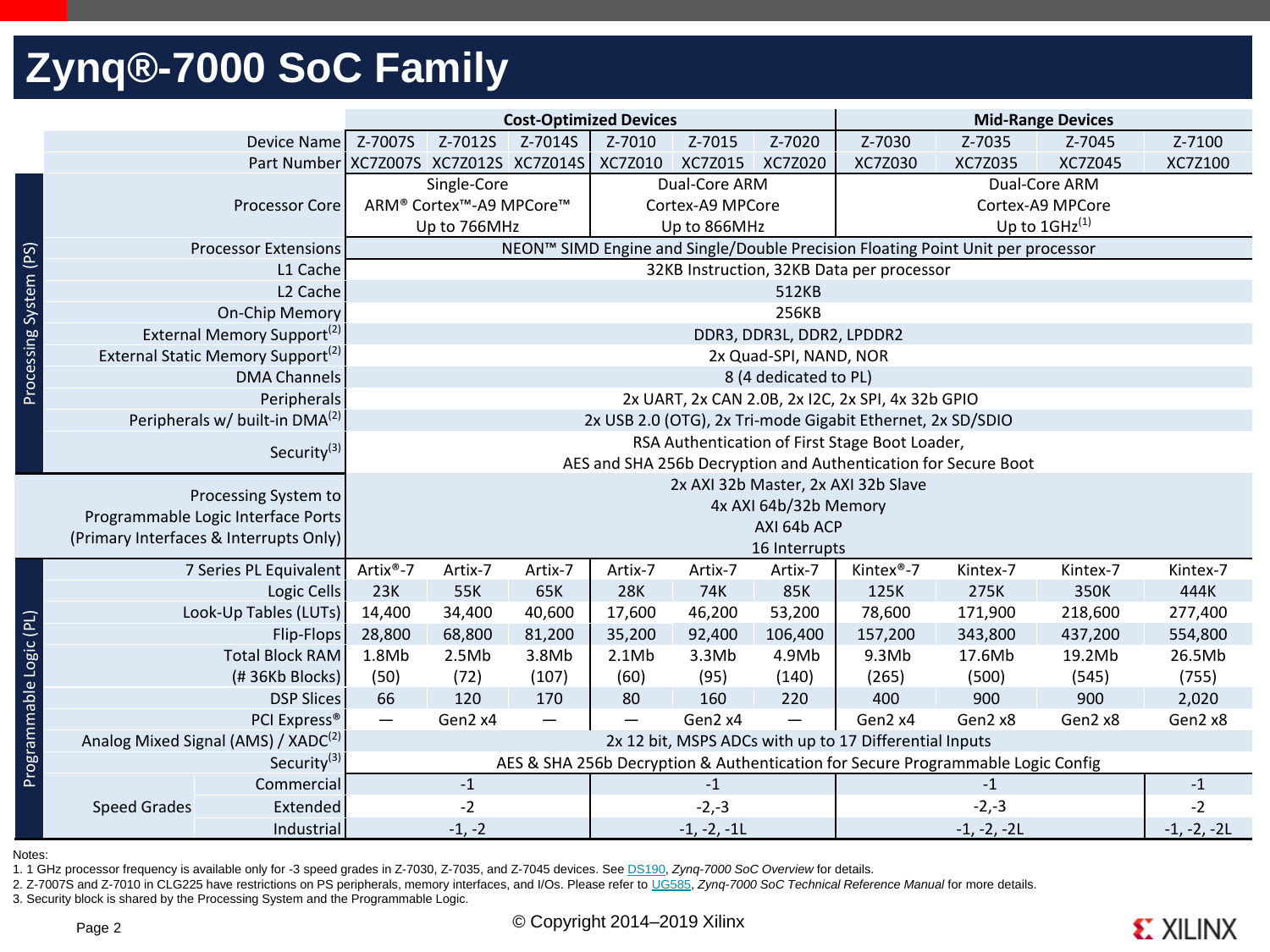### **Zynq®-7000 SoC Family** HR I/O, HP I/O, PS I/O, and Transceivers (GTP or GTX)

|                          |                   |                         |                  |                 | <b>Cost-Optimized Devices</b>            |                  |                 | <b>Mid-Range Devices</b>                 |                     |                     |                     |  |
|--------------------------|-------------------|-------------------------|------------------|-----------------|------------------------------------------|------------------|-----------------|------------------------------------------|---------------------|---------------------|---------------------|--|
|                          | Device Name       | Z-7007S                 | Z-7012S          | Z-7014S         | Z-7010                                   | Z-7015           | Z-7020          | Z-7030                                   | Z-7035              | Z-7045              | Z-7100              |  |
| Package                  | <b>Dimensions</b> |                         |                  | HR I/O, HP I/O  |                                          |                  |                 | HR I/O, HP I/O                           |                     |                     |                     |  |
| Footprint <sup>(1)</sup> | (mm)              |                         |                  |                 | PS I/O <sup>(2)</sup> , GTP Transceivers |                  |                 | PS I/O <sup>(2)</sup> , GTX Transceivers |                     |                     |                     |  |
| <b>CLG225</b>            | 13x13             | 54, 0<br>$84^{(3)}$ , 0 |                  |                 | 54,0<br>$84^{(3)}$ , 0                   |                  |                 |                                          |                     |                     |                     |  |
| <b>CLG400</b>            | 17x17             | 100, 0<br>128,0         |                  | 125,0<br>128,0  | 100, 0<br>128,0                          |                  | 125,0<br>128,0  |                                          |                     |                     |                     |  |
| <b>CLG484</b>            | 19x19             |                         |                  | 200, 0<br>128,0 |                                          |                  | 200, 0<br>128,0 |                                          |                     |                     |                     |  |
| $CLG485^{(4)}$           | 19x19             |                         | 150, 0<br>128, 4 |                 |                                          | 150, 0<br>128, 4 |                 |                                          |                     |                     |                     |  |
| SBG485 <sup>(4)</sup>    | 19x19             |                         |                  |                 |                                          |                  |                 | 50, 100<br>128, 4                        |                     |                     |                     |  |
| <b>FBG484</b>            | 23x23             |                         |                  |                 |                                          |                  |                 | 100,63<br>128, 4                         |                     |                     |                     |  |
| FBG676 <sup>(1)</sup>    | 27x27             |                         |                  |                 |                                          |                  |                 | 100, 150<br>128, 4                       | 100, 150<br>128,8   | 100, 150<br>128,8   |                     |  |
| FFG676 <sup>(1)</sup>    | 27x27             |                         |                  |                 |                                          |                  |                 | 100, 150<br>128, 4                       | 100, 150<br>128,8   | 100, 150<br>128,8   |                     |  |
| <b>FFG900</b>            | 31x31             |                         |                  |                 |                                          |                  |                 |                                          | 212, 150<br>128, 16 | 212, 150<br>128, 16 | 212, 150<br>128, 16 |  |
| FFG1156                  | 35x35             |                         |                  |                 |                                          |                  |                 |                                          |                     |                     | 250, 150<br>128, 16 |  |

Notes:

1. Devices in the same package are footprint compatible. FBG676 and FFG676 are also footprint compatible.

2. PS I/O count does not include dedicated DDR calibration pins.

3. PS DDR and PS MIO pin count is limited by package size. See [DS190](http://www.xilinx.com/support/documentation/data_sheets/ds190-Zynq-7000-Overview.pdf), *Zynq-7000 SoC Overview* for details.

4. CLG485 and SBG485 are pin-to-pin compatible. See product data sheets and user guides for more details. See [DS190,](http://www.xilinx.com/support/documentation/data_sheets/ds190-Zynq-7000-Overview.pdf) *Zynq-7000 SoC Overview* for package details.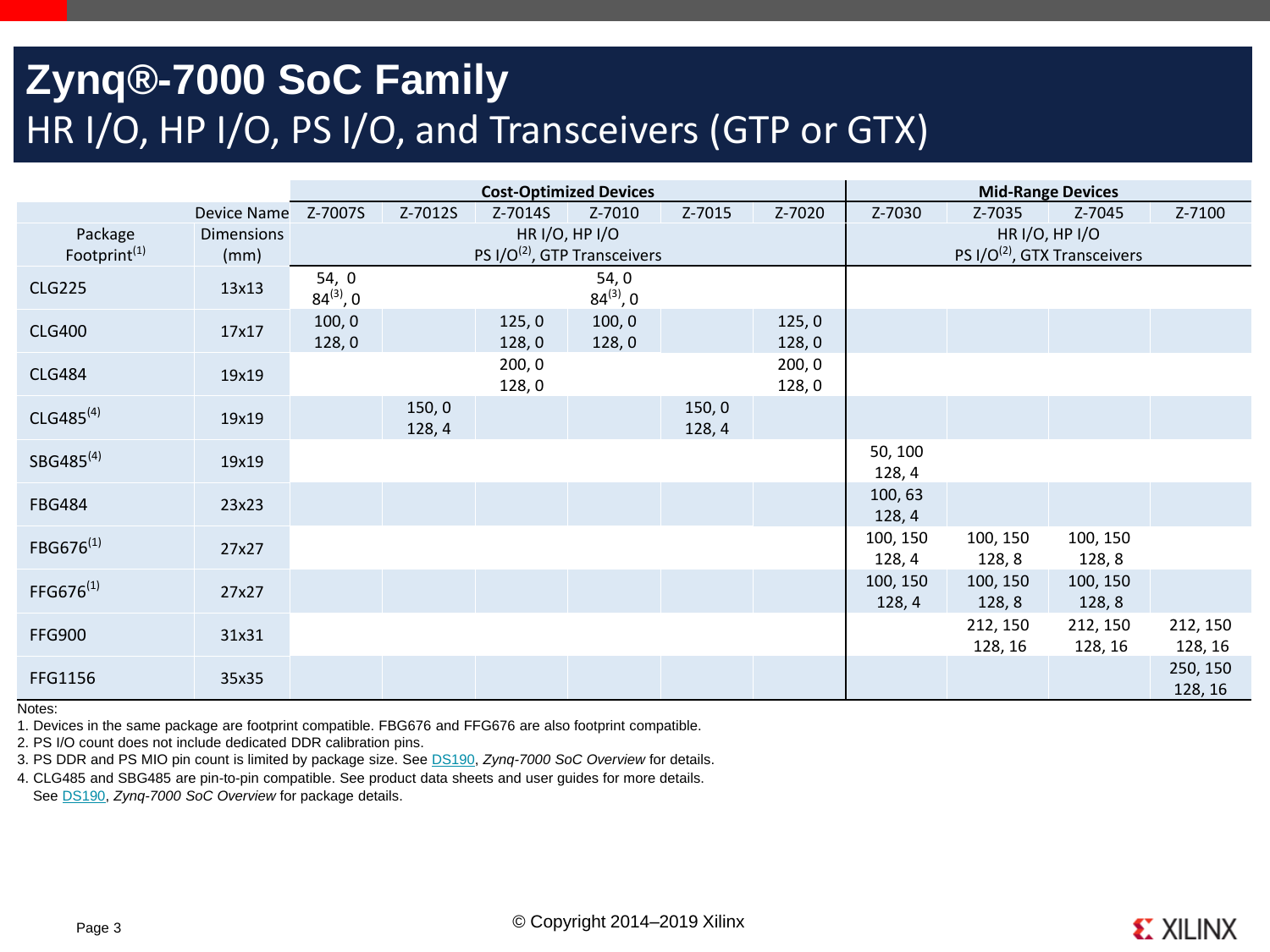### **Zynq®-7000 Device Footprint Compatibility**

### HR I/O, PS I/O, and GTP Transceivers

13mm–35mm

|                                                          | PCB<br>Footprint<br><b>Dimensions</b><br>(mm) | 13x13         | 17x17         | 19x19         | 19x19           | 23x23           | 27x27            | 27x27            | 31x31                               | 35x35   |
|----------------------------------------------------------|-----------------------------------------------|---------------|---------------|---------------|-----------------|-----------------|------------------|------------------|-------------------------------------|---------|
|                                                          | Unique<br>Footprint                           | <b>CLG225</b> | <b>CLG400</b> | <b>CLG484</b> | <b>CLG485</b>   | <b>FBG484</b>   | <b>FBG676</b>    | <b>FFG676</b>    | <b>FFG900</b>                       | FFG1156 |
|                                                          | Z-7007S                                       | 54, 84, 0     | 100, 128, 0   |               |                 |                 |                  |                  |                                     |         |
| <b>EXNOT</b>                                             | Z-7012S                                       |               |               |               | 150, 128, 4     |                 |                  |                  |                                     |         |
|                                                          | Z-7014S                                       |               | 125, 128, 0   | 200, 128, 0   |                 |                 |                  |                  |                                     |         |
|                                                          | Z-7010                                        | 54, 84, 0     | 100, 128, 0   |               |                 |                 |                  |                  |                                     |         |
|                                                          | Z-7015                                        |               |               |               | 150, 128, 4     |                 |                  |                  |                                     |         |
|                                                          | Z-7020                                        |               | 125, 128, 0   | 200, 128, 0   |                 |                 |                  |                  |                                     |         |
| HR I/O, HP I/O, PS I/O, GTX Transceivers<br>$\epsilon$ . |                                               |               |               |               |                 |                 |                  |                  |                                     |         |
|                                                          | Z-7030                                        |               |               |               | 50, 100, 128, 4 | 100, 63, 128, 4 | 100, 150, 128, 4 | 100, 150, 128, 4 |                                     |         |
|                                                          | Z-7035                                        |               |               |               |                 |                 | 100, 150, 128, 8 |                  | 100, 150, 128, 8 212, 150, 128, 16  |         |
|                                                          | Z-7045                                        |               |               |               |                 |                 | 100, 150, 128, 8 |                  | 100, 150, 128, 8 212, 150, 128, 16  |         |
|                                                          | Z-7100                                        |               |               |               |                 |                 |                  |                  | 212, 150, 128, 16 250, 150, 128, 16 |         |

**The footprint compatibility range is indicated by shading per column.**

Important: Verify all data in this document with the device data sheets found at www.xilinx.com

© Copyright 2014–2019 Xilinx

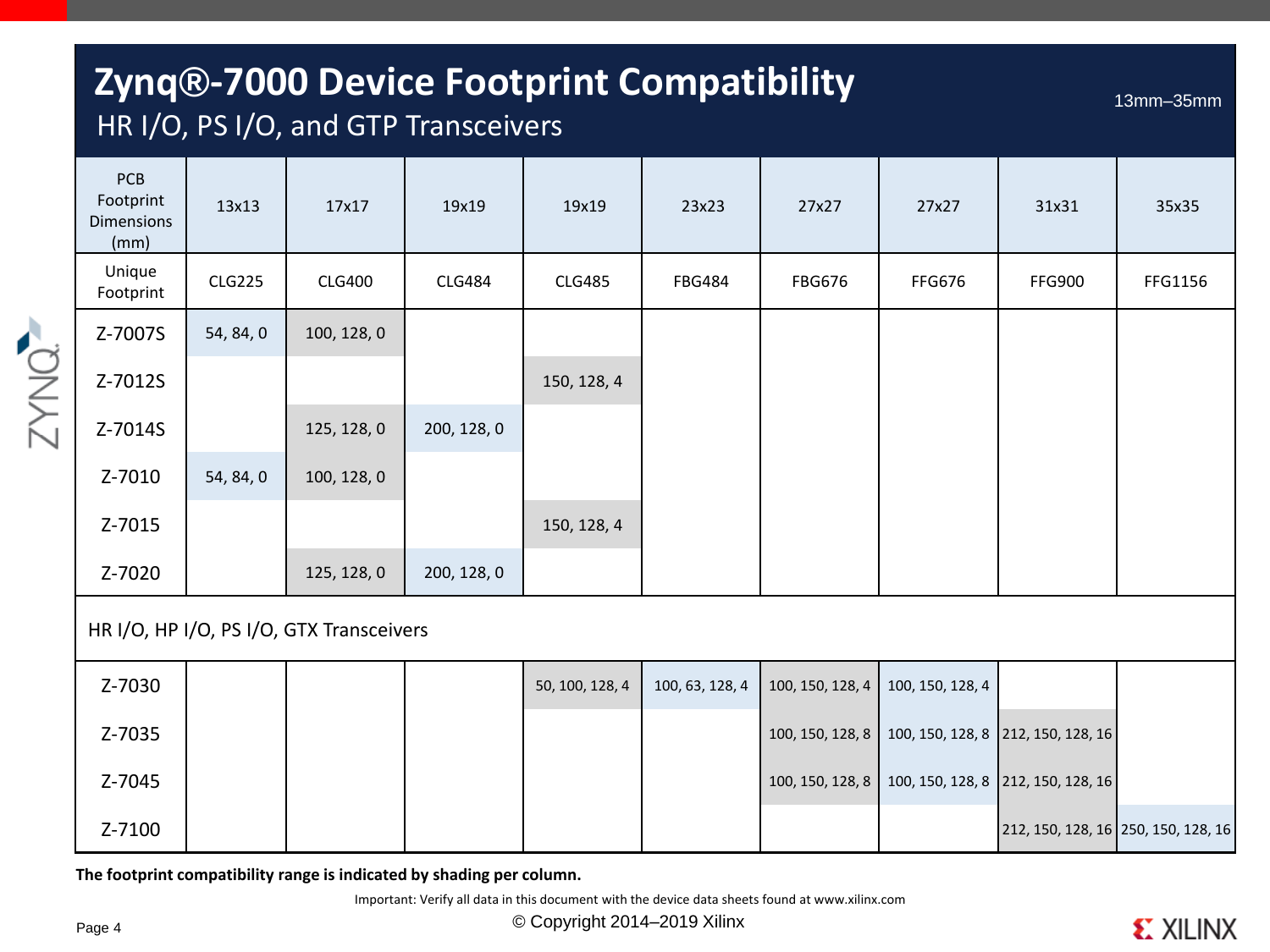### **Zynq®-7000 Family Speed Grades**

|              | <b>Speed Grade</b> | Z-7007S   | Z-7012S   | Z-7014S   | Z-7010    | Z-7015    | Z-7020    | Z-7030    | Z-7035 | Z-7045    | Z-7100 |
|--------------|--------------------|-----------|-----------|-----------|-----------|-----------|-----------|-----------|--------|-----------|--------|
| $\mathsf{C}$ | $-1$               | $\bullet$ | $\bullet$ | $\bullet$ | $\bullet$ | $\bullet$ | $\bullet$ | $\bullet$ |        | $\bullet$ |        |
| E.           | $-2$               |           | $\bullet$ | $\bullet$ | $\bullet$ | $\bullet$ | $\bullet$ | $\bullet$ |        |           |        |
|              | $-3$               |           |           |           |           | $\bullet$ | $\bullet$ | $\bullet$ |        |           |        |
|              | $-1$               |           | $\bullet$ | $\bullet$ | $\bullet$ | $\bullet$ | $\bullet$ | $\bullet$ |        | $\bullet$ |        |
|              | $-2$               |           |           |           |           | $\bullet$ | $\bullet$ |           |        |           |        |
|              | $-11$              |           |           |           |           | $\bullet$ | $\bullet$ |           |        |           |        |
|              | $-2L$              |           |           |           |           |           |           |           |        |           |        |

#### **Device Name(1)**

#### Notes:

1. For full part number details, see the Ordering Information section in [DS190,](http://www.xilinx.com/support/documentation/data_sheets/ds190-Zynq-7000-Overview.pdf) *Zynq®-7000 SoC Overview*.

• Available

– Not offered

C = Commercial (Tj =  $0^{\circ}$ C to +85 $^{\circ}$ C)  $E =$  Extended (Tj = 0°C to +100°C) I = Industrial (Tj =  $-40^{\circ}$ C to +100 $^{\circ}$ C)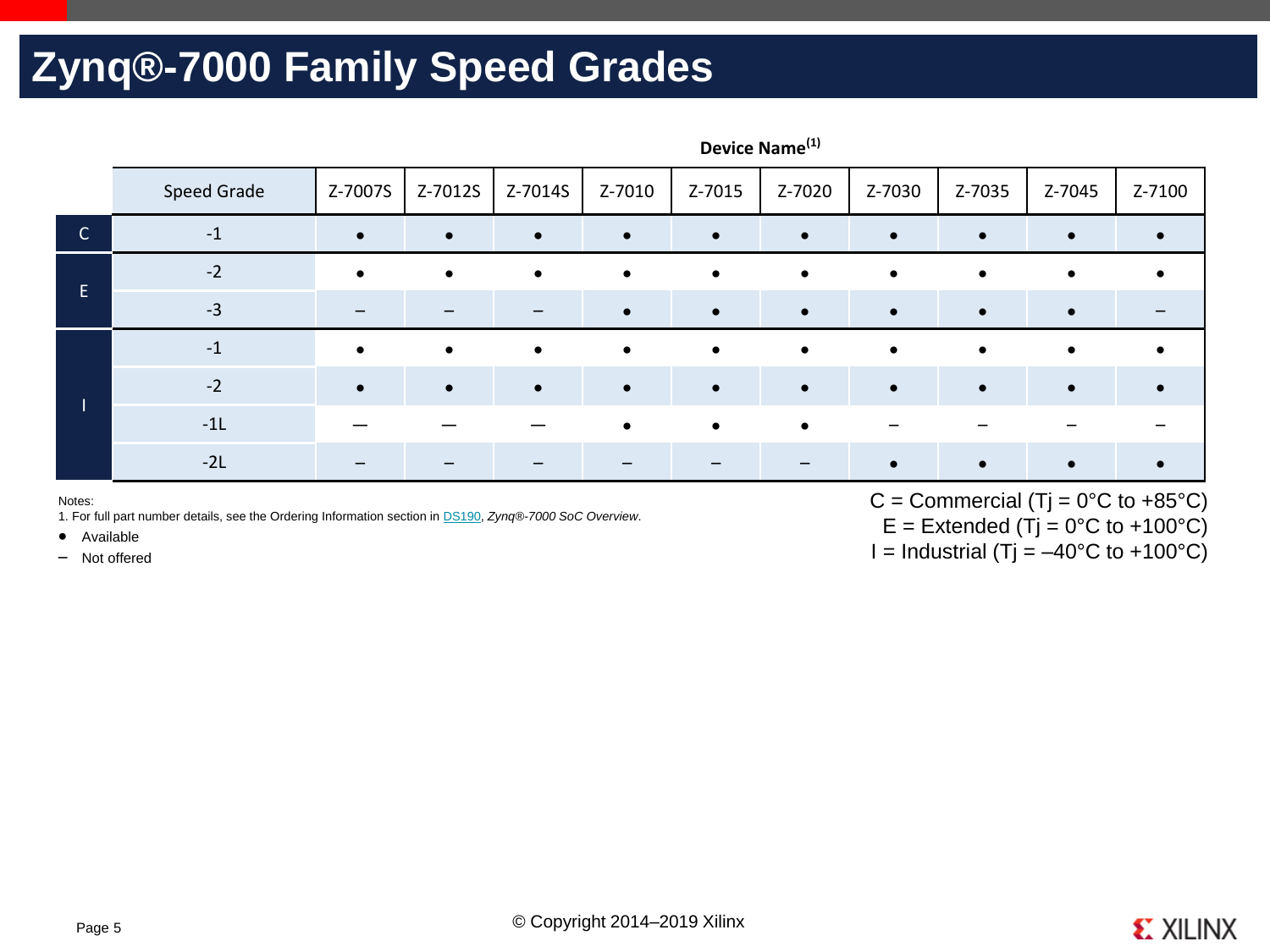### **Zynq®-7000 Family Device Migration Table**

|               |    | Zynq®-7000 Family |  |                                |  |        |        |        |        |        |        |  |
|---------------|----|-------------------|--|--------------------------------|--|--------|--------|--------|--------|--------|--------|--|
| Pkg           | mm |                   |  | Z-7007S Z-7012S Z-7014S Z-7010 |  | Z-7015 | Z-7020 | Z-7030 | Z-7035 | Z-7045 | Z-7100 |  |
| <b>CLG225</b> | 13 |                   |  |                                |  |        |        |        |        |        |        |  |
| <b>CLG400</b> | 17 |                   |  |                                |  |        |        |        |        |        |        |  |
| <b>CLG484</b> | 19 |                   |  |                                |  |        |        |        |        |        |        |  |
| <b>CLG485</b> | 19 |                   |  |                                |  |        |        |        |        |        |        |  |
| <b>SBG485</b> | 19 |                   |  |                                |  |        |        | - 1    |        |        |        |  |
| <b>FBG484</b> | 23 |                   |  |                                |  |        |        |        |        |        |        |  |
| FBG676        | 27 |                   |  |                                |  |        |        |        |        |        |        |  |
| FFG676        | 27 |                   |  |                                |  |        |        |        |        |        |        |  |
| <b>FFG900</b> | 31 |                   |  |                                |  |        |        |        |        |        |        |  |
| FFG1156       | 35 |                   |  |                                |  |        |        |        |        |        |        |  |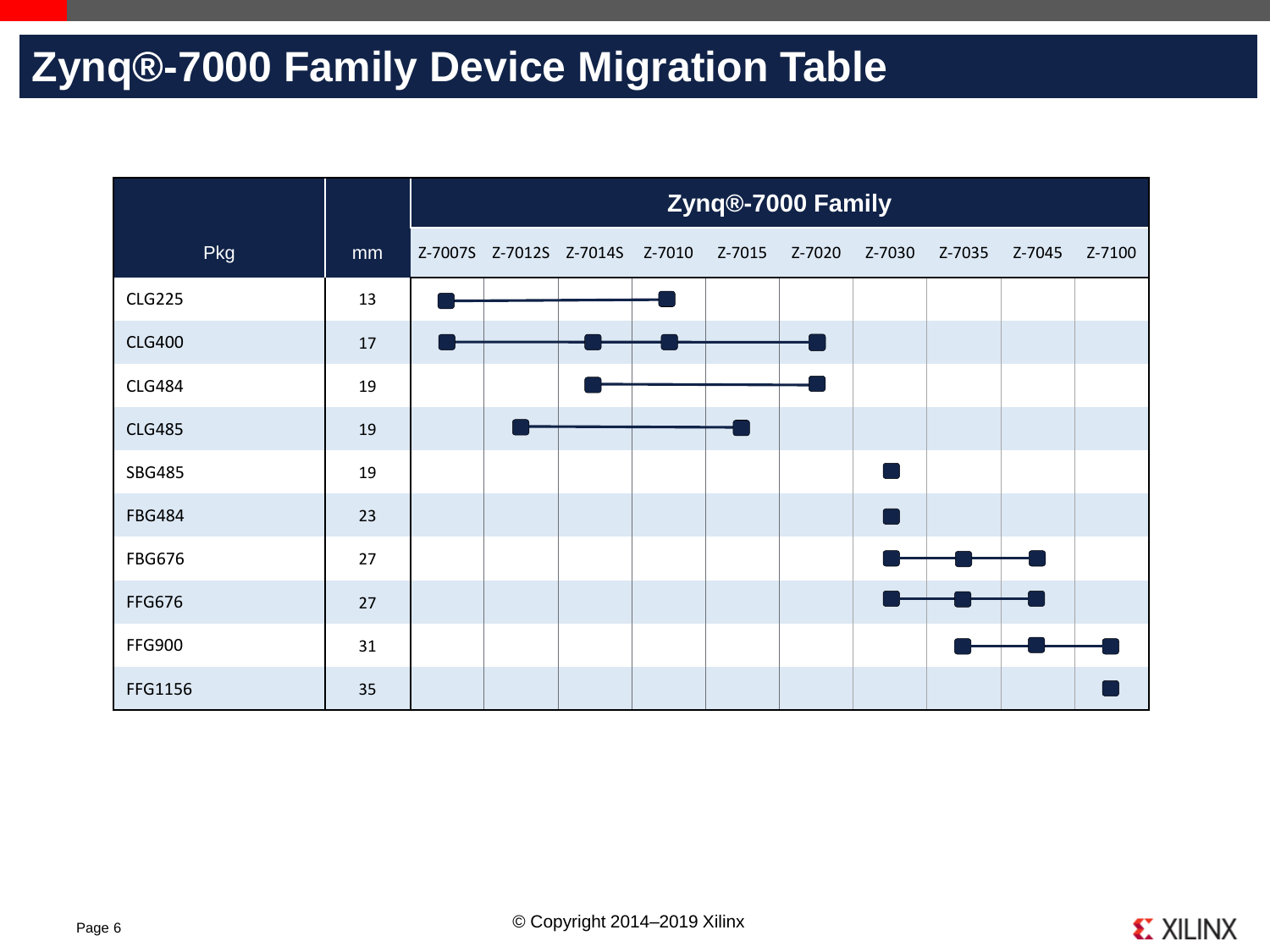



The Zynq®-7000 family has block RAM (dual-port, programmable, built-in optional error correction).



Important: Verify all data in this document with the device data sheets found at www.xilinx.com

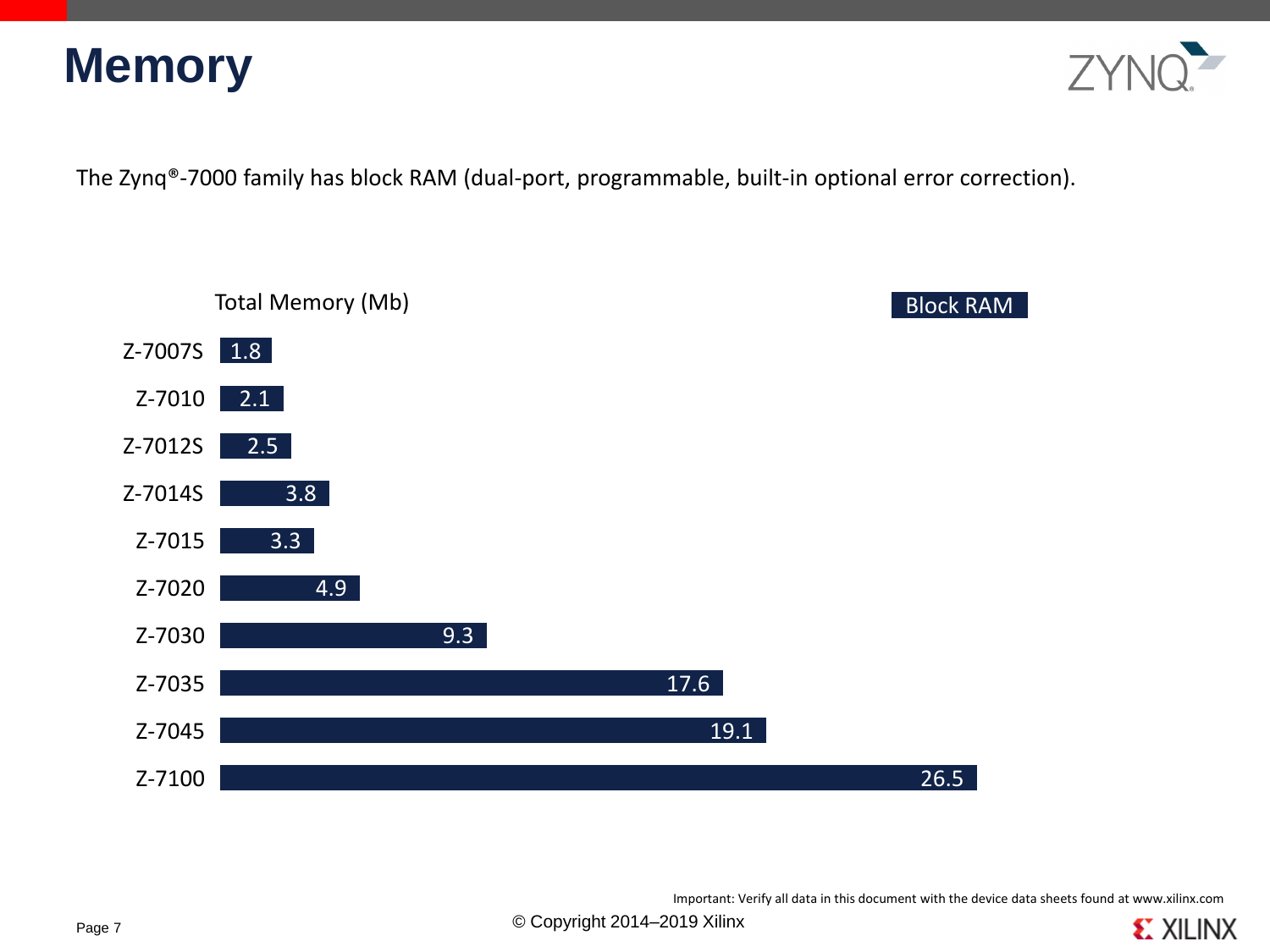# **Transceiver Count and Bandwidth**



**EXILINX** 

The serial transceivers in the Zynq-7000 family include the proven on-chip circuits required to provide optimal signal integrity in real-world environments, at data rates up to 6.25Gb/s (GTP) and 12.5Gb/s (GTX).



Important: Verify all data in this document with the device data sheets found at www.xilinx.com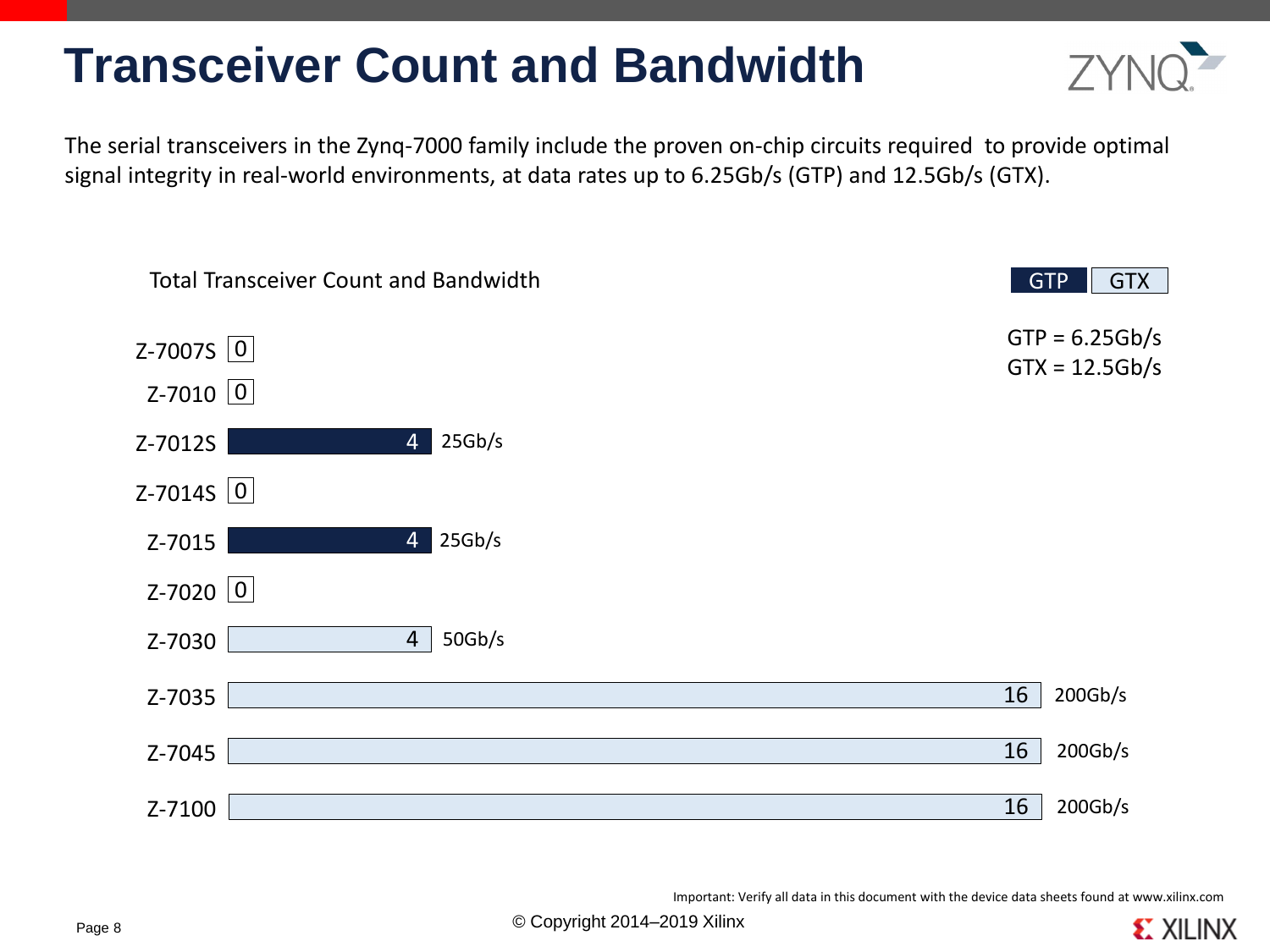



The I/Os are classified as PS I/O, high-range (HR) I/O, and high-performance (HP) I/O. The PS I/Os are composed of multi-use I/O (MIO), which support 1.8V to 3.3V standards. The HR I/Os are reduced-feature I/Os, providing voltage support from 1.2V to 3.3V. The HP I/Os are optimized for highest performance operation, from 1.2V to 1.8V.



#### Notes:

1. The PS I/O count is composed of 54 I/Os (excluding DDR interface), which are used to communicate to external components, referred to as multiplexed I/O (MIO).

Important: Verify all data in this document with the device data sheets found at www.xilinx.com

© Copyright 2014–2019 Xilinx

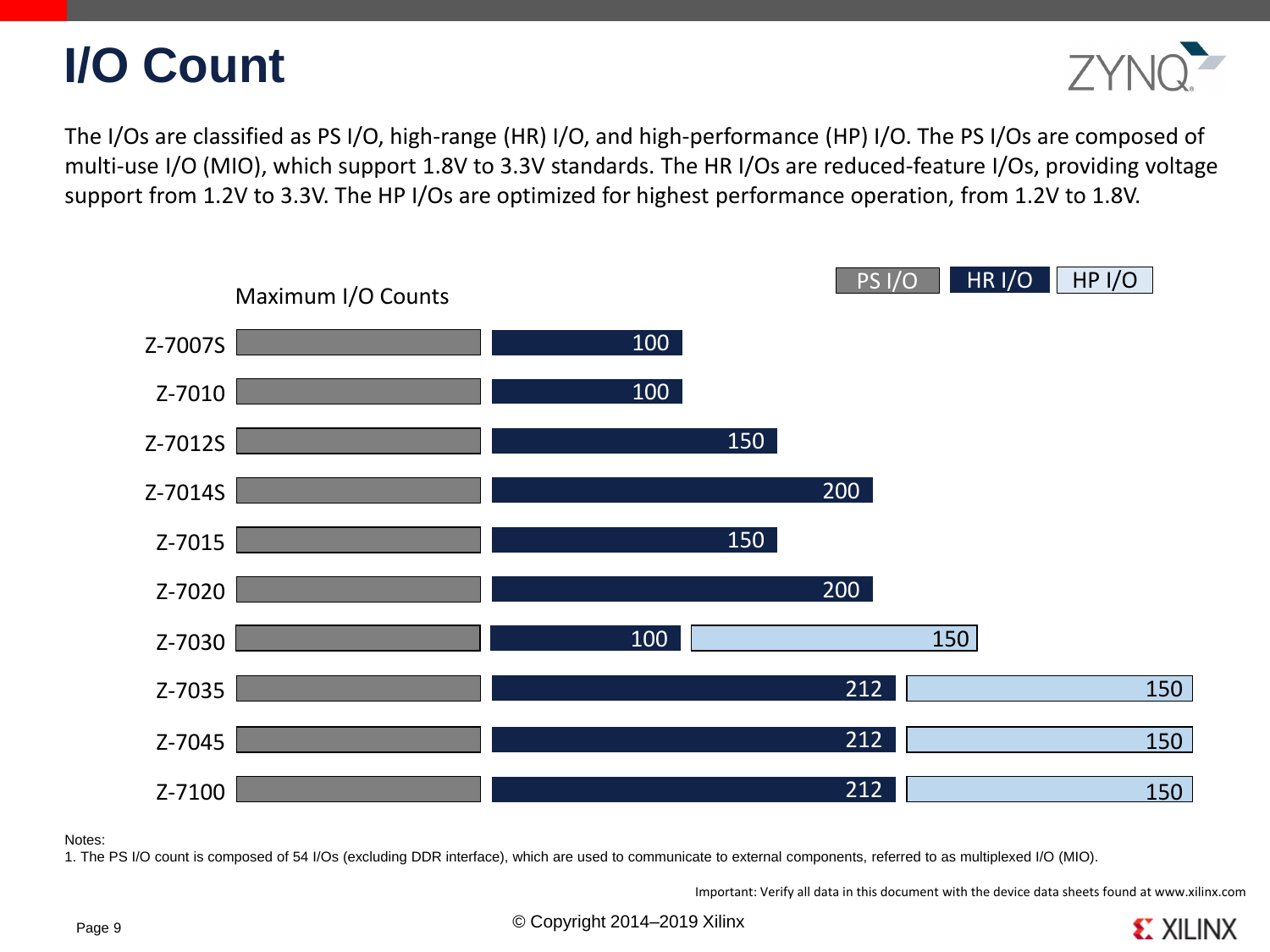# **Zynq®-7000 Family Device Ordering Information**



*Refer to DS190, Zynq-7000 SoC Overview for additional information.*

Important: Verify all data in this document with the device data sheets found at www.xilinx.com

Page 10 **Copyright 2014–2019** Xilinx